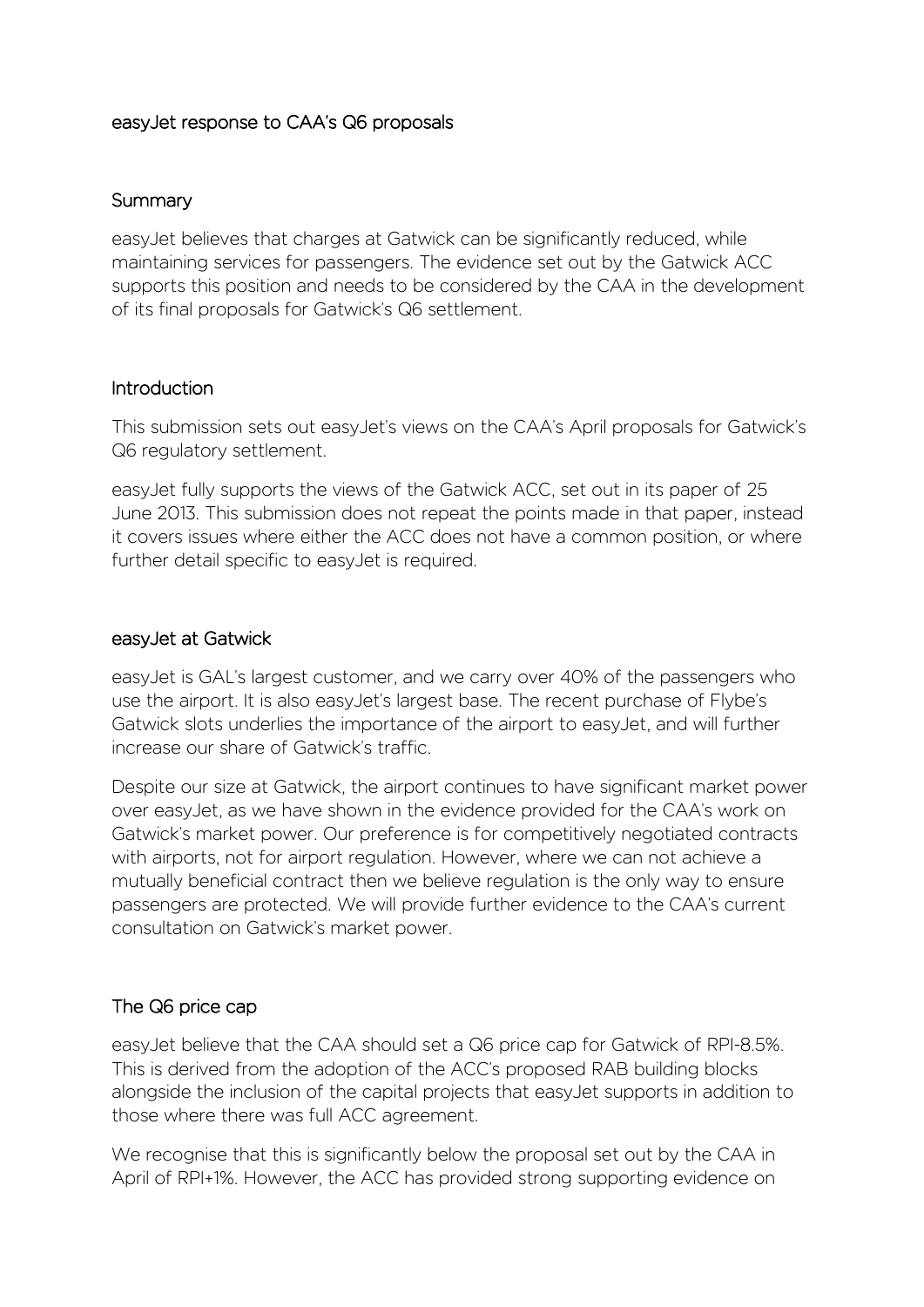each of the RAB building blocks to support a significant reduction in charges at Gatwick. We note that the change in forecast traffic numbers alone (most of it arising from the easyJet purchase of Flybe slots) would reduce the CAA proposed price cap to RPI-1%.

The ACC assessed each of the building blocks in light of the CAA's proposals, and only deviated from the CAA's proposals where there was evidence for such a change. For example the proposed WACC of 4.9% is derived from the CAA's own evidence, and the difference from the CAA's proposed WACC of 5.85% is due to issues of policy choices, not disagreements with the CAA's evidence base.

We recognise that the proposed price cap looks challenging. However, it needs to be put in the context of what occurred in Q5. Airport charges will have increased by almost a third in real terms, or over half in nominal terms. Investment in Q5 has brought the airport up to a good standard, recognised by the CAA's own research. Alongside this Gatwick's new owners have made significant efficiency gains (despite not planning to make any in Q6), and increased traffic is forecast for Q6. Finally, the cost of capital has fallen over the last few years, as the CAA's evidence shows. Taking all these together it is not surprising that charges should fall significantly over Q6.

# Price Commitments

In our January submission to the CAA we set out easyJet's view on GAL's proposed price commitments. These where that:

- We were open to discussion with Gatwick on commitments
- Commitments have to be legally binding on GAL
- The commitments should deliver price and service outcomes that are equivalent to those we would expect from a mutually beneficial bilateral contract

Since January limited progress has been made on these issues. Gatwick did not meet easyJet or provide any further information to easyJet on price commitments until May, nor did it seek to present any new proposal before this time. GAL has still not provided an updated price proposal. Nor has it set out how it plans to ensure that the commitments are legally binding.

We support the CAA's efforts to explore alternatives to RAB regulation. Further, we support the conditions set out by the CAA on price commitments. However, the conditions are not precise enough to determine ex-ante whether or not any future proposals from GAL will meet these conditions. However, it is clear that GAL's current proposals do not meet these conditions.

If the CAA is going to further explore the potential for price commitments it will need to be clear and precise about the requirements for any commitment regime.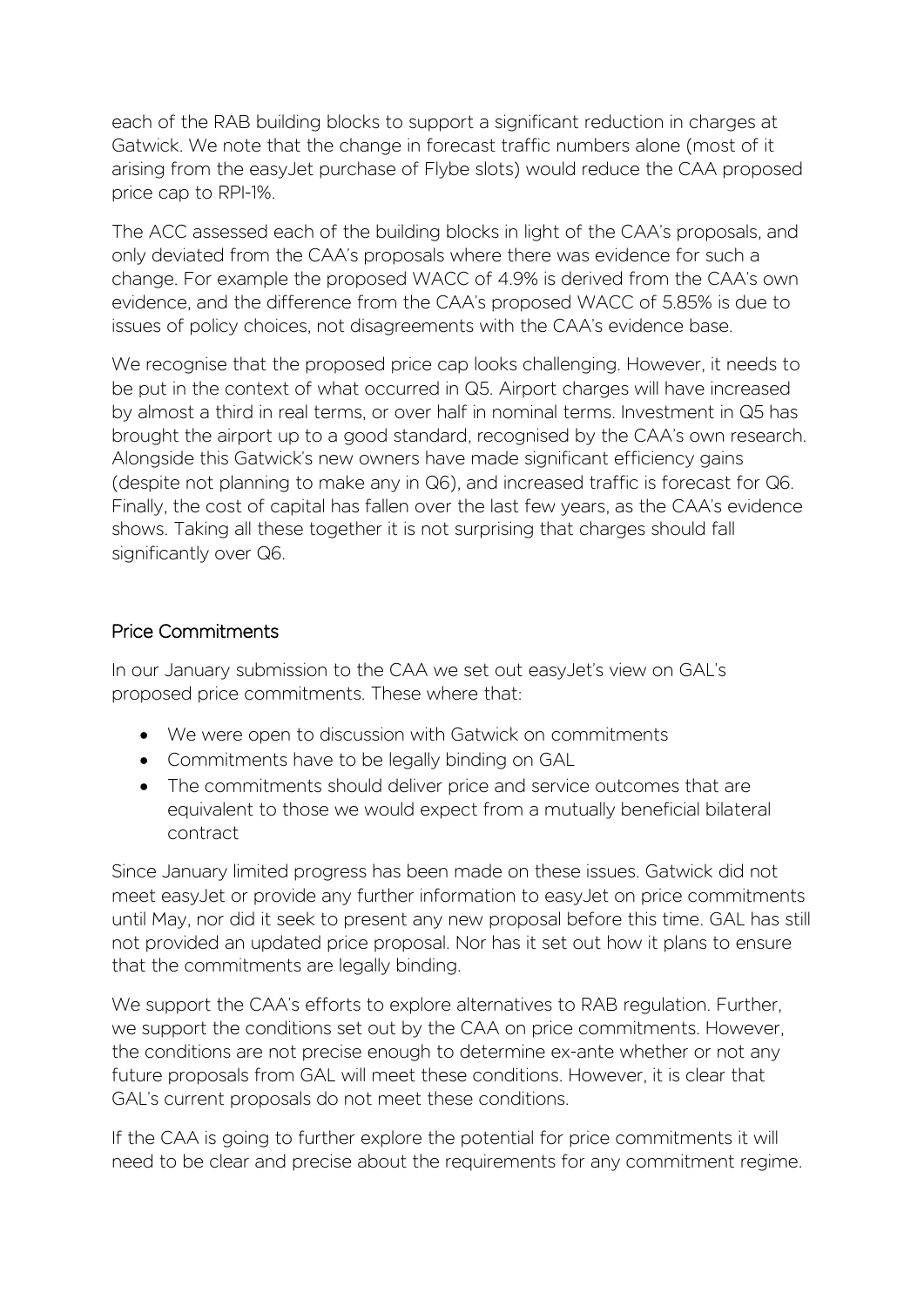In addition, it is vital that airlines are fully involved in any further work on commitments. GAL have not had meaningful engagement with easyJet on this issue and it is very unlikely that we will be able to support commitments if we are not fully involved in their development.

# Service

easyJet has consistently argued that the current SQR regime should move to a simpler model that is focussed on a few key service measures that are directly focussed on services that passengers care most about:

- Airfield performance (availability)
- Security queues
- Baggage delivery performance
- Passenger satisfaction with the terminal
- Pier service

We recognise that this is not supported by all airlines, and that this puts the CAA in a difficult position. However, we were disappointed that the CAA has proposed relatively minor changes to the SQR, despite the focus it has placed on passengers. It seems odd that for example the CAA has not placed more weight on the service metrics that evidence shows passengers are most concerned about.

We have worked with other airlines to better focus the SQR on key measures and on the basis that the SQR is retained we support the ACC position. We urge the CAA to consider further how to make service regime more relevant to passengers.

## Capital expenditure

Alongside the agreements set out in the ACC document we would like to comment on three further proposed investment projects.

easyJet supports the North Terminal IDL extension project. This will deliver commercial benefits alongside passenger experience benefits. It also shows the benefit of strong airline/airport consultation, as GAL made significant efforts to improve the commercial return of the project, ensuring that passengers did not see increased charges in Q6 in return for promised future returns. We urge the CAA to support the project as now proposed by GAL.

We have further examined the case for the **North Terminal Early Bag Store**, following GAL's concern that airlines should not reject this project. The case is finely balanced, however, it is important that we do not take unreasonable risks with passenger service outcomes, so we support the project going into Q6 and urge the CAA to take it forward.